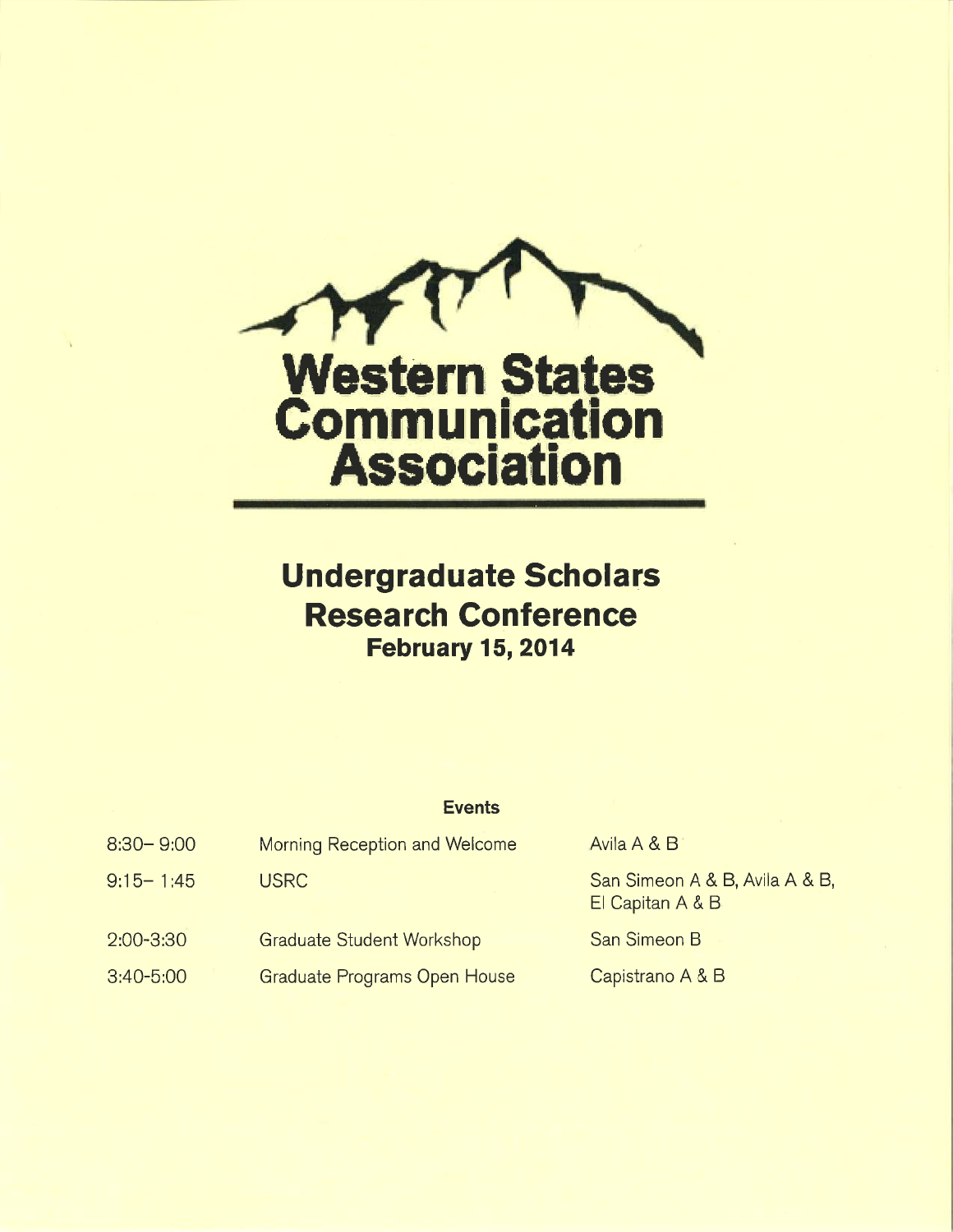# 8:30-9:00 - Morning Reception and Welcome by Fran Dickson, **Chapman University - Avila A & B**

## 9:15-10:15, Social Media, Gender, and Relationships, San Simeon A

**Chair and Respondent Risa Dickson, CSU San Bernadino** 

Michael Carbonell and Richy Carrillo University of Portland "Transfer of Communication: The Effect of Computer-Mediated Communication on Social Skills and Face-to-Face Interactions in College Students"

Elizabeth Peters Loyola Marymount University "The Modern-Day Woman: A Feminist Perspective Towards Gender Roles and Sexism in Advertising"

Megan Cummings, Ashley Kubiniec, Megan Mogannam, Madison Price and Rachel Todd Chapman University "Attitudes Towards Sharing on Facebook: A Comparative Analysis"

Brenton Burke, Jeff Cooper, Katelyn Cameron, Kelsey Miller and Shaylin Johnson Chapman University "The Correlation Between

Computer Mediated Communication and Communication Apprehension"

## 9:15-10:15, Social Justice, Values, and Gaming, Avila A

**Chair and Respondent Elenie Upffer, CSU Stanislaus** 

Michael Register California State University, Chico "To Live and Die in Los Santos"

Bradly A. Knox University of Washington, Seattle "Understanding Jurisprudence through the "Metonymic Tokens" of Lady Justice"

Laura Knaster University of Colorado Denver "Communication Strategies Employed by Social Justice Organizations to Negotiate Contradictions Between Missions and American Values"

## 9:15-10:15, Representation of Gender in Contemporary Society, El Capitan A

**Chair and Respondent Auingwen Dong, University of Pacific** 

Michelle Sisto Loyola Marymount University "The Vampire Diaries"

Sabrina Gunn University of San Francisco "Lean Out: How Sheryl Sandberg's Lean In Movement Misses the Feminist Mark"

Ace Eckstein University of Colorado-Boulder "Is Glee's Transgender Representation Truly Unique?: Examining the Reproduction of Problematic Transgender Narratives"

**Danielle Ezzell** Southwestern University "New Girl: A New Masculinity"

## 10:30-11:30, Student Issues and Cell Phone Safety, San Simeon B

**Chair and Respondent** Sam Dorros, Chapman University

Christina M. Colburn University of the Pacific "Passenger Distractor: Correlating Passenger's Cell Phone Use and Driver's Distraction"

Brianne Murray University of San Francisco "Trial and Error: Students Relying on Financial Aid at Private Universities" Anna M. New Boise State University "Reconsidering the Employment Interview: Revealing the (Gendered) Intersection of the Discourses of HRM and Work"

**Eunice Ahn** University of San Francisco "Studying Abroad and its Effects on Students"

#### 10:30-11:30, Communication, Politics, and Peace, Avila B

Chair and Respondent J. Jacob Jenkins, USC, Channel Islands

Alissa Arnold University of Colorado-Boulder "Blurring the Principle of Distinction in the War on Terror"

**Erin Danylchuk** Loyola Marymount University "Narratives and Identity in Belfast Murals: The Significance and Role in the Ongoing

Peace Process"

Emily Fisk Boise State University "#Egypt: Exploring Social Media as Association and Participatory Reporting" Michelle Chong Junior State of America at Georgetown University "The Coverage and Meta-Coverage of the Muhammad Political Cartoon Controversy: Comparison of Framing Techniques"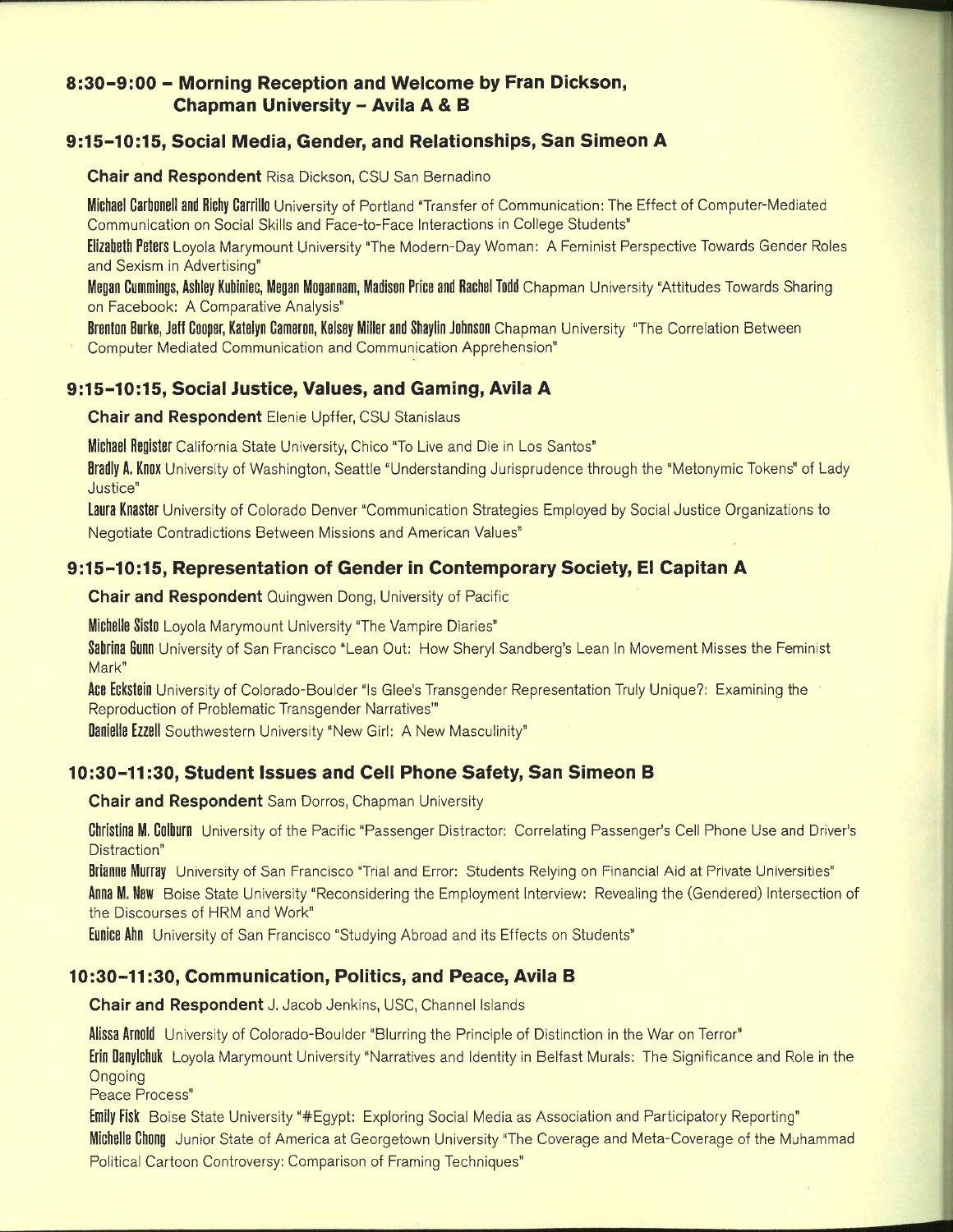#### 10:30-11:30, Personal Perspectives, Narratives, and Relationships, El Capitan B

Chair and Respondent Joanna Grant, CSU San Bernadino

Jacob Talarman University of San Francisco "Beyond the Relationship: So Now What?"

Pamela A. Barker Pacific Lutheran University "Politics and the American Story: Understanding Personal Narratives and the Power of the American Dream"

**Hope Bidegainberry** University of the Pacific "How the Internet Affects People's Identities"

Priscilla Spradlin, Colette Connor, Aylia Zaidi, Brent Hellesen and Tucker Cohen Chapman University "Does Being an Open Person Help to Reduce Stress? A Research Study of the Relationship Between Level of Openness and Perceived Stress"

#### 11:30-12:15 - Break

#### 12:15-1:15, Marital and Family Relationships, San Simeon A

**Chair and Respondent** Melissa Tafoya, La Sierra University

Katherine Martorano Loyola Marymount University "Pretty Patriarchy: Gender Roles and the Mediated Family" Katelyn Rems University of San Francisco "The Silicon Love Triangle: Me, You, and the Startup. A Qualitative Study on the Communication Between Entrepreneurial Couples"

Naudia Queen University of San Francisco "The Single Parent Paradox: The Struggle Between Loyalty & Independence" Lauren M. Ruvo Boston College "Technology's positive and negative impact on conflict within families"

#### 12:15 -1:15, Social Issues and Rhetoric, Avila B

**Chair and Respondent** Greg Dickinson, Colorado State University

Steven Slasten University of San Francisco "Clash of the Titans: The Rhetorical Battle Over the Keystone XL Pipeline"

Pasha Saberi California State University San Marcos "The Visual Rhetoric of Murals and the Power to Change" Micke Jones Loyola Marymount University "Here on Earth. Tell Me What a Black Life is Worth: The Implications of a Hegemonic Society on the Neglect of Legitimate Victimhood for Black Males in America"

## 12:15-1:15, Top Four Papers Panel, El Capital A

**Chair** Fran Dickson, Chapman University

**Respondent** Chistina Yoshimura, University of Montana

Lauren Sherman California State University, Long Beach "Helots, Humanity, and The Hunger Games: How Relational Power Currencies are used to Combat Technology"

Samantha Shebib Arizona State University "Distance and Cognitive Jealousy: Proximity in Romantic Relationships" Yessica Y. Del Rincon Arizona State University "The 'Feminism' of Mad Men: A Critical Examination of Hegemony and

Women of Color"

Megan Brogdon Colorado State University "PostSecret: From Secrecy to Creative Confession"

# 1:15-1:45, Afternoon Reception and Top Paper Award, El Capitan A